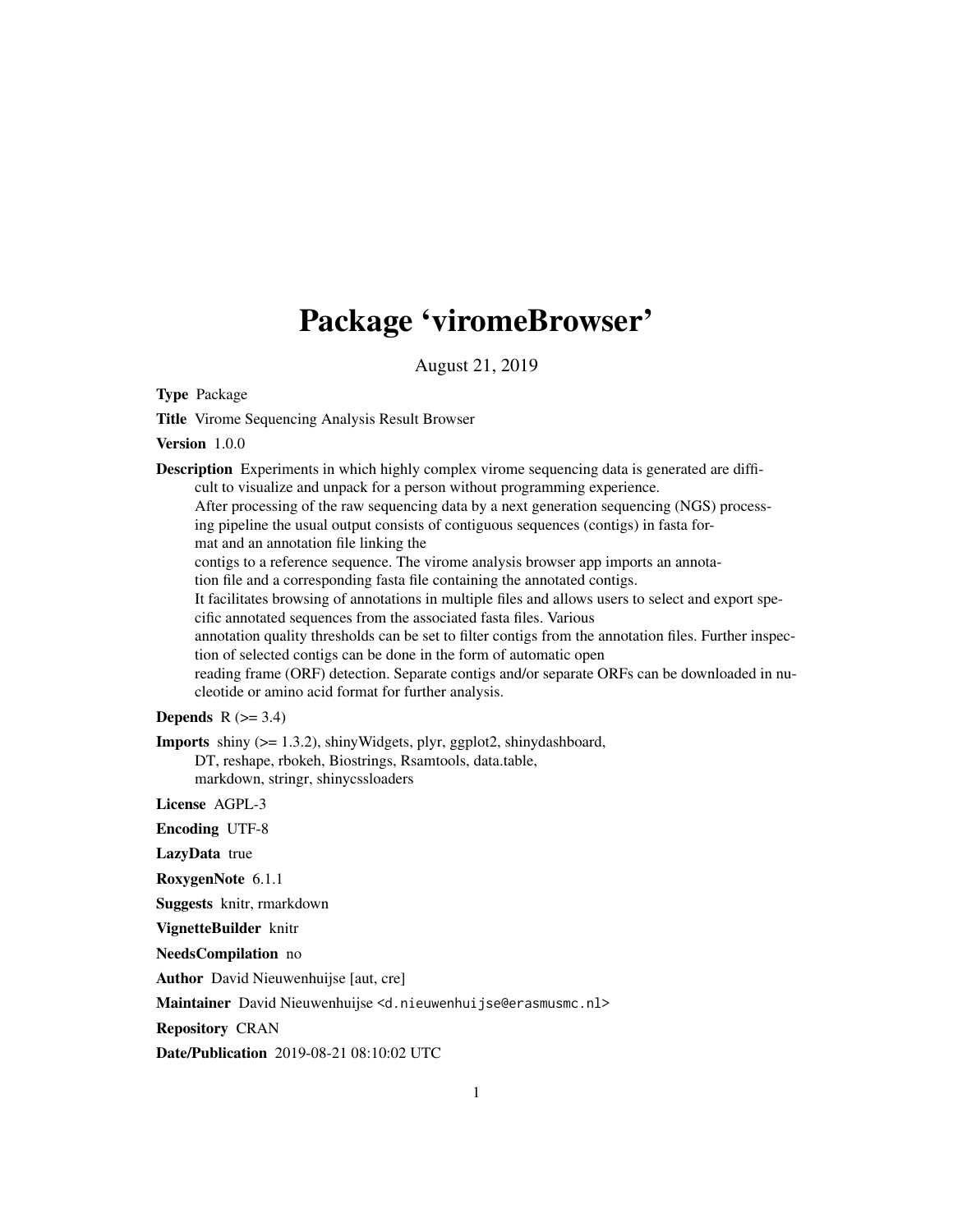### <span id="page-1-0"></span>R topics documented:

|--|--|--|--|--|--|--|--|--|--|--|--|--|--|--|--|--|--|--|--|--|--|--|--|--|--|--|--|--|--|--|--|

#### **Index** [3](#page-2-0)

viromeBrowser *Launch the Virome Browser*

#### Description

An application for viewing virome annotation files

The viromeBrowser package provides a single function to launch the virome browser shiny app

#### Usage

```
viromeBrowser(host = getOption("shiny.host", "127.0.0.1"),
port = getOption("shiny.port", 3838))
```
#### Arguments

| host | The host ip address, 127.0.0.1 or "localhost" by default. |
|------|-----------------------------------------------------------|
| port | The host port, 3838 by default.                           |

#### viromeBrowser functions

viromeBrowser()

#### Examples

viromeBrowser()